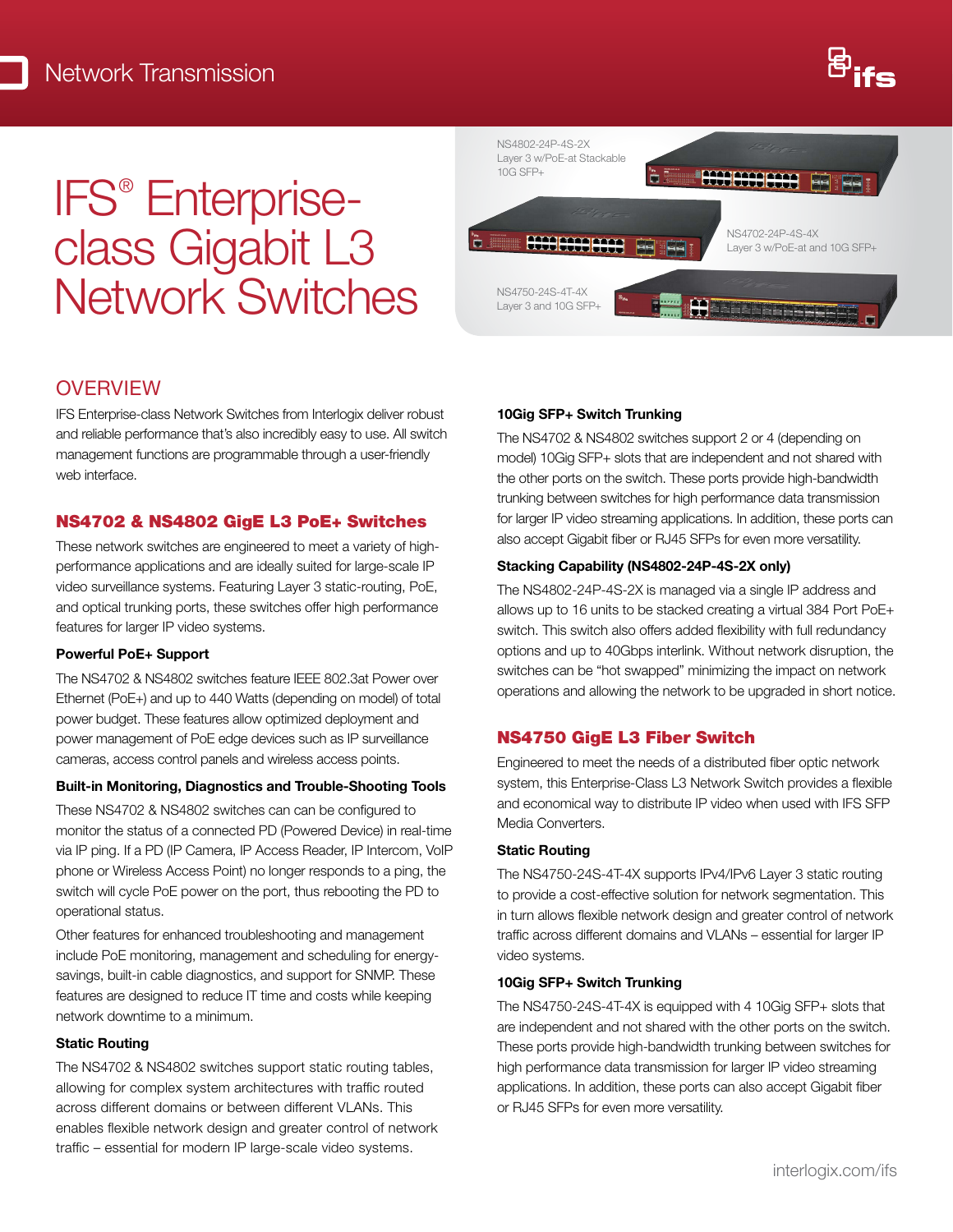# STANDARD FEATURES

#### Physical Ports

#### 24-port Gigabit PoE+ Managed Switch (NS4702 & NS4802)

- 24-ports 10/100/1000Base-T Gigabit Ethernet RJ-45 with IEEE 802.3at PoE+
- 4 SFP/mini-GBIC slots shared with ports 21 to 24 - compatible with 1000Base-SX/LX/ BX and 100Base-FX SFP transceivers
- 4 10Gbps SFP+ ports (NS4702) or 2 10Gbps SFP+ ports (NS4802)
- RJ45 console interface for basic switch management and setup
- 2 40Gbps Stacking Ports (NS4802)

#### 24-port Gigabit Managed Fiber Switch (NS4750)

- 24 SFP/mini-GBIC slots compatible with 1000Base-SX/LX/BX and 100Base-FX SFP transceivers
- 4-ports 10/100/1000Base-T RJ-45 copper, shared with ports 1 to 8
- 4 10Gbps SFP+ Ports
- RJ45 console interface for basic switch management and setup

#### High-performance Switch Architecture

- IEEE 802.3, IEEE 802.3u, IEEE 802.3ab, IEEE 802.3z, IEEE 802.3ae standards compliance
- High performance Store and Forward architecture, broadcast storm control, runt/ CRC filtering eliminates erroneous packets to optimize the network bandwidth
- Packet loss prevention with back pressure (half-duplex) and IEEE 802.3x PAUSE frame flow control (full-duplex)
- Up to 128Gbps non-blocking switch fabric
- 10K bytes Jumbo frame support
- 16K MAC address table, automatic source address learning and ageing

#### Stacking Function (NS4802)

- Ability to stack up to 16 units
- Up to 384 virtual port switch
- One single IP address to manage all devices in the stack
- Hot Swappable switches
- Redundancy

#### Full Multicast Support for IP Video

- IGMP Snooping v1, v2 and v3 fast leave
- IGMP Query mode support
- Up to 256 multicast groups

#### VLAN Support

- IEEE 802.1Q Tag-Based VLAN
- Up to 255 VLANs groups, out of 4096 VLAN IDs
- Port-Based VLAN
- Q-in-Q tunneling (Double Tag VLAN)

#### Layer 3 IP Routing

- Maximum of 128 static routes and route summarization supported
- Hardware accelerated Layer 3 routing performance

#### Spanning Tree Protocol

- STP, IEEE 802.1D (Spanning Tree Protocol)
- RSTP, IEEE 802.1w (Rapid Spanning Tree Protocol)
- MSTP, IEEE 802.1s (Multiple Spanning Tree Protocol); Up to 8 MSTP instances

#### Quality of Service (QoS)

- 4 priority queues on all switch ports
- Traffic classification:
	- IEEE 802.1p Class of Service
	- IP TOS/DSCP code priority
	- Port Base priority
- Strict priority and weighted round robin (WRR) CoS policies
- Ingress/Egress Bandwidth Control on each port

#### Power over Ethernet (NS4702 & NS4802)

- IEEE 802.3at Standard compliant
- 380W (NS4802) or 440W (NS4702) Total Power **Budget**
- Auto-detection of PoE Power Device (PD)
- Powers up to 24 ports @ 15.4W or up to 14 ports @ 30W per port.
- Circuit protection that isolates and prevents power interference between ports
- End-Span (PSE) configuration that supplies power up to 100m
- PoE Management Features
	- Total power budget control
	- Per port control (enable/disable, priority, power limit)
	- Per port scheduling
	- PD classification detection
	- Power Supply Over temperature Protection
	- PD Alive-checking

#### Link Aggregation

- IEEE 802.3ad LACP (Link Aggregation Control Protocol)
- Up to 16 Trunk groups
- Up to 8 ports per trunk group with 1.6Gbps bandwidth (Full Duplex mode)
- Cisco ether-Channel (Static Trunk) support

#### Advanced Security

- IEEE 802.1x Port-based authentication
- RADIUS and TACACS+ users access authentication
- Layer 3 and Layer 4 Access Control List (ACL)
- MAC Filtering and Source IP/MAC address port-binding
- Port Mirroring to monitor incoming or outgoing traffic on a particular port

#### Switch Management

- Local console or remote switch management via Web browser, Telnet CLI, SNMP v1, v2c, v3
- SNMP Trap for alarm notification of events
- Four RMON groups 1, 2, 3, 9 (history, statistics, alarms, and events)
- Built-in Trivial File Transfer Protocol (TFTP) client
- BOOTP and DHCP for IP address assignment
- Configuration upload/download via TFTP or HTTP
- Firmware upgrades via TFTP or HTTP
- SNTP (Simple Network Time Protocol)
- LLDP Protocol
- Supports IP ping
- Reset button for system management

#### **Warranty**

• 3-year Limited Warranty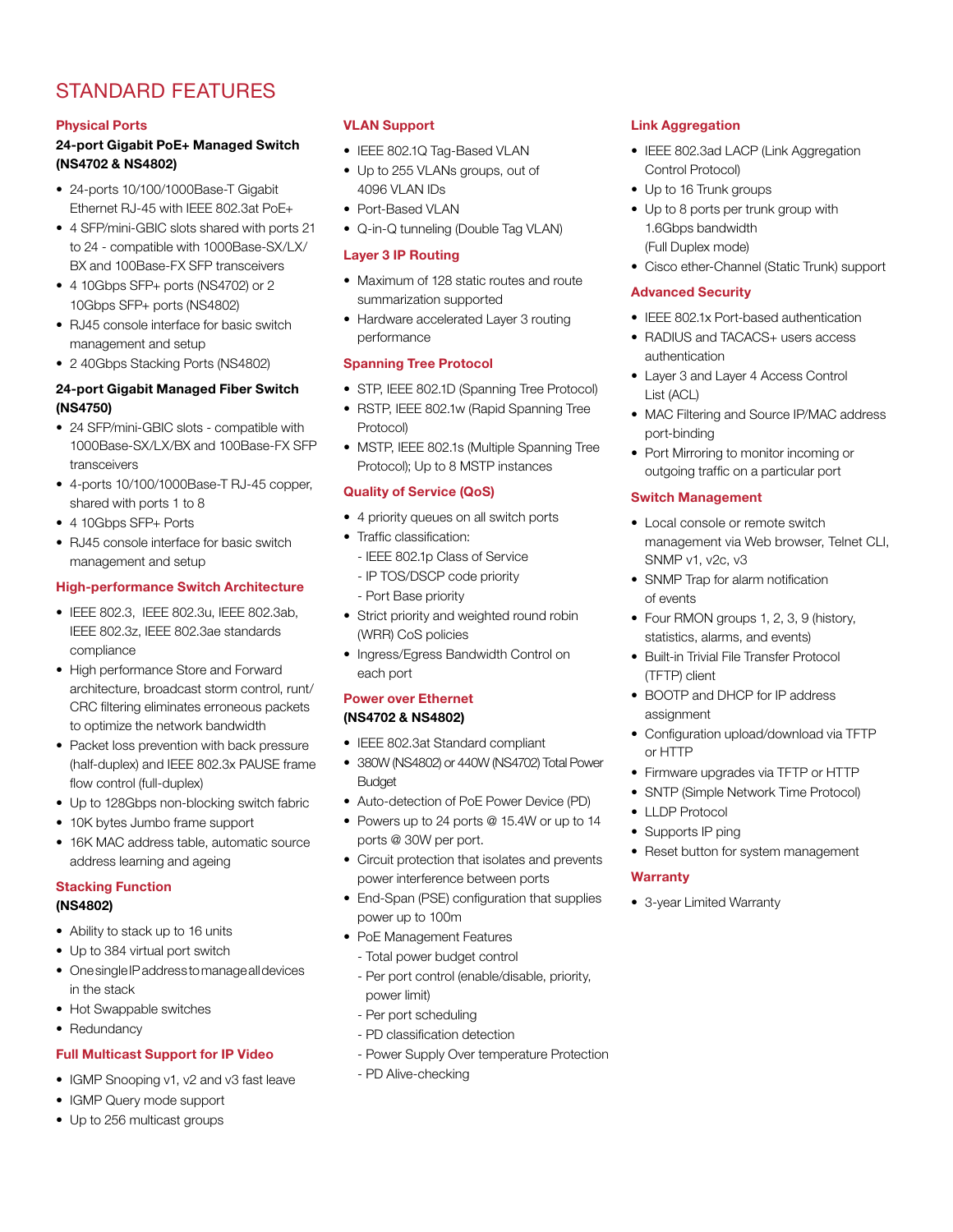# **Specifications**

|                         | Part No.                             | NS4802-24P-4S-2X                                                                                                                                                                                                                                                                        | NS4702-24P-4S-4X                                             | NS4750-24S-4T-4X                                                                         |  |
|-------------------------|--------------------------------------|-----------------------------------------------------------------------------------------------------------------------------------------------------------------------------------------------------------------------------------------------------------------------------------------|--------------------------------------------------------------|------------------------------------------------------------------------------------------|--|
|                         | <b>Description</b>                   | <b>ROOM HOME</b>                                                                                                                                                                                                                                                                        | <b>SHOW SHOW SHOW</b>                                        | <b>AND A CONSTRUCTION</b>                                                                |  |
|                         | 10/100/1000Base-T (X) Ports          | RJ-45 (24) with IEEE 802.3at PoE+                                                                                                                                                                                                                                                       |                                                              | RJ-45 (4) shared with SFP slots 1 to 4                                                   |  |
| Physical Ports          | <b>SFP/Mini-GBIC Slots</b>           | SFP/Mini-GBIC Slots (4) - Shared with RJ-45 Ports-21 to 24;<br>1000Base-SX/LX/BX and 100Base-FX SFP transceiver compatible                                                                                                                                                              |                                                              | SFP/Mini-GBIC Slots (24); 1000Base-SX/LX/BX<br>and 100Base-FX SFP transceiver compatible |  |
|                         | <b>SFP+ Slots</b>                    | (2)10GBase SR/LR or 1000Base-SX/LX/BX                                                                                                                                                                                                                                                   | (4) 10GBase SR/LR or 1000Base-SX/LX/BX                       |                                                                                          |  |
|                         | <b>Dedicated Stacking Slots</b>      | (2)10GBase SR/LR or 1000Base-SX/LX/BX                                                                                                                                                                                                                                                   |                                                              |                                                                                          |  |
|                         | <b>Port Configuration</b>            | Auto MDI/MDI-X                                                                                                                                                                                                                                                                          |                                                              |                                                                                          |  |
|                         | <b>Port Speed</b>                    | Auto-negotiate                                                                                                                                                                                                                                                                          |                                                              |                                                                                          |  |
|                         | <b>Switch Architecture</b>           | Store-and-Forward                                                                                                                                                                                                                                                                       |                                                              |                                                                                          |  |
|                         | <b>Switch Fabric</b>                 | 128Gbps non-blocking                                                                                                                                                                                                                                                                    |                                                              |                                                                                          |  |
| Switch Performance      | <b>Switch Throughput</b>             | 95Mpps @ 64Bytes                                                                                                                                                                                                                                                                        |                                                              |                                                                                          |  |
|                         | <b>Mac Address Table</b>             | 16K entries                                                                                                                                                                                                                                                                             |                                                              |                                                                                          |  |
|                         | <b>Share Data Buffer</b>             | 4M bits                                                                                                                                                                                                                                                                                 | 32M bits                                                     |                                                                                          |  |
|                         | Jumbo Frame Size                     | 9Kbytes                                                                                                                                                                                                                                                                                 | 10Kbytes                                                     |                                                                                          |  |
|                         | <b>Flow Control</b>                  | IEEE 802.3x Pause Frame for Full-Duplex, Back pressure for Half-Duplex                                                                                                                                                                                                                  |                                                              |                                                                                          |  |
|                         | <b>Management Interface</b>          | Console, Telnet, Web Browser, SNMPv1, v2c and v3                                                                                                                                                                                                                                        |                                                              |                                                                                          |  |
|                         | <b>Port Configuration</b>            | Port enable/disable; Auto-negotiation; 10/100/1000Mbps full and half duplex mode selection;<br>Flow Control enable/disable; Bandwidth control on each port                                                                                                                              |                                                              |                                                                                          |  |
|                         | <b>Port Status</b>                   | Display each port's: speed, duplex mode, link status, flow control status, Auto negotiation status, trunk status                                                                                                                                                                        |                                                              |                                                                                          |  |
|                         | <b>Port Mirroring</b>                |                                                                                                                                                                                                                                                                                         | TX/RX/Both; Many to 1 monitoring                             |                                                                                          |  |
|                         | <b>Bandwidth Control</b>             | Ingress: $500Kb \sim 80Mbps$ ;<br>Egress: $64Kb \sim 80Mbps$                                                                                                                                                                                                                            |                                                              | Ingress/Egress rate control: configure per 128Kbps                                       |  |
|                         | <b>VLAN</b>                          | IEEE 802.1q tagged-based VLAN, Port-based VLAN, Q-in-Q tunneling, Up to 255 VLANs groups, Private VLAN                                                                                                                                                                                  |                                                              |                                                                                          |  |
|                         | Layer 3 IP Routing                   | Supports maximum 128 static routes and route summarization; Hardware accelerated                                                                                                                                                                                                        |                                                              |                                                                                          |  |
| Layer 2 Functions       | <b>Link Aggregation</b>              | IEEE 802.3ad LACP / Static Trunk;<br>3 groups of 6-Port trunks                                                                                                                                                                                                                          | IEEE 802.3ad LACP / Static Trunk; 14 groups of 8-Port trunks |                                                                                          |  |
|                         | <b>Quality of Service (QoS)</b>      | Traffic classification based, Strict priority and WRR, 8-Level priority for switching<br>- Port number<br>- 802.1p priority<br>- 802.1Q VLAN tag<br>- DSCP/TOS field in IP packet                                                                                                       |                                                              |                                                                                          |  |
|                         | <b>Multicasting/IGMP</b>             | IGMP (v1/v2/v3) Snooping, up to 255 multicast Groups; IGMP Querier mode support                                                                                                                                                                                                         |                                                              |                                                                                          |  |
|                         | <b>Access Control List</b>           |                                                                                                                                                                                                                                                                                         | IP-Based ACL/MAC-Based ACL, 256 entries                      |                                                                                          |  |
|                         | <b>SNMP MIBs</b>                     | RFC-1213 MIB-II, IF-MIB, RFC-1493 Bridge MIB, RFC-1643 Ethernet MIB, RFC-2863 Interface MIB, RFC-2665 Ether-Like MIB,<br>RFC-2737 Entity MIB, RFC-2618 RADIUS Client MIB, RFC-2933 IGMP-STD-MIB, RFC3411 SNMP-Frameworks-MIB,<br>IEEE802.1X PAE, LLDP, MAU-MIB, Power over Ethernet-MIB |                                                              |                                                                                          |  |
|                         | <b>PoE Standard</b>                  | IEEE 802.3af and IEEE 802.3at                                                                                                                                                                                                                                                           |                                                              |                                                                                          |  |
|                         | PoE Power Supply Type                | End-Span (PSE)                                                                                                                                                                                                                                                                          |                                                              |                                                                                          |  |
| over Ethernet           | <b>PoE Power Budget</b>              | 380 watts (max.)                                                                                                                                                                                                                                                                        | 440 watts (max.)                                             |                                                                                          |  |
|                         | Max. number of PD @ 30.8 Watts       | 12                                                                                                                                                                                                                                                                                      | 14                                                           |                                                                                          |  |
| Power                   | Max. number of PD @ 15.4 Watts       | 24                                                                                                                                                                                                                                                                                      |                                                              |                                                                                          |  |
|                         | PoE Power Output Per Port            | 56V DC, Max, 30.8 watts                                                                                                                                                                                                                                                                 |                                                              |                                                                                          |  |
|                         | <b>Power Pin Assignment</b>          | $1/2(+), 3/6(-)$                                                                                                                                                                                                                                                                        |                                                              |                                                                                          |  |
| Switch                  | Power                                | On/Green                                                                                                                                                                                                                                                                                |                                                              |                                                                                          |  |
|                         | 10/100/1000Base-TX Ports             | 10/100/1000Mbps LNK/ACT (Green), PoE In-Use (Orange)<br>10/100/1000 LNK/ACT (Green)                                                                                                                                                                                                     |                                                              |                                                                                          |  |
|                         | 10/100/1000Base-T/SFP Ports          | 1000Mbps (Green), LNK/ACT (Orange)                                                                                                                                                                                                                                                      |                                                              |                                                                                          |  |
|                         | Fan(s)<br><b>Reset Button</b>        | FAN1 (Green), FAN2 (Green), FAN3 (Green)<br><b>Fanless Design</b>                                                                                                                                                                                                                       |                                                              |                                                                                          |  |
| LED Indicators &        |                                      | System reboot: push and hold < 3 sec., Factory Default: push and hold > 10 sec.                                                                                                                                                                                                         |                                                              |                                                                                          |  |
|                         | <b>Stackable Interfaces</b>          | Stack (Green), LNK/ACT (Orange)                                                                                                                                                                                                                                                         |                                                              |                                                                                          |  |
| Electrical & Mechanical | <b>AC Power Input Voltage</b>        | 100 ~ 240VAC, 50 / 60Hz, Auto-sensing                                                                                                                                                                                                                                                   |                                                              | 100 ~ 240VAC, 50 / 60Hz, 36V DC @ 1.6A,<br>Range: 36V ~ 60V DC                           |  |
|                         | <b>Power Consumption (System On)</b> | 445 watts                                                                                                                                                                                                                                                                               | 502 watts                                                    | 58 watts                                                                                 |  |
|                         | Dimensions (WxDxH); in/cm            | 17.32 x 7.87 x 1.75 in. (42.99 x 19.99 x 4.45 cm)                                                                                                                                                                                                                                       |                                                              | 17.32 x 11.81 x 1.75 in. (42.99 x 29.99 x 4.45 cm)                                       |  |
|                         | Weight; Ibs/kgs                      | 10.78 lbs, 4.89 kgs                                                                                                                                                                                                                                                                     | 10.74 lbs, 4.87 kgs                                          | 5.93 lbs, 2.69 kgs                                                                       |  |